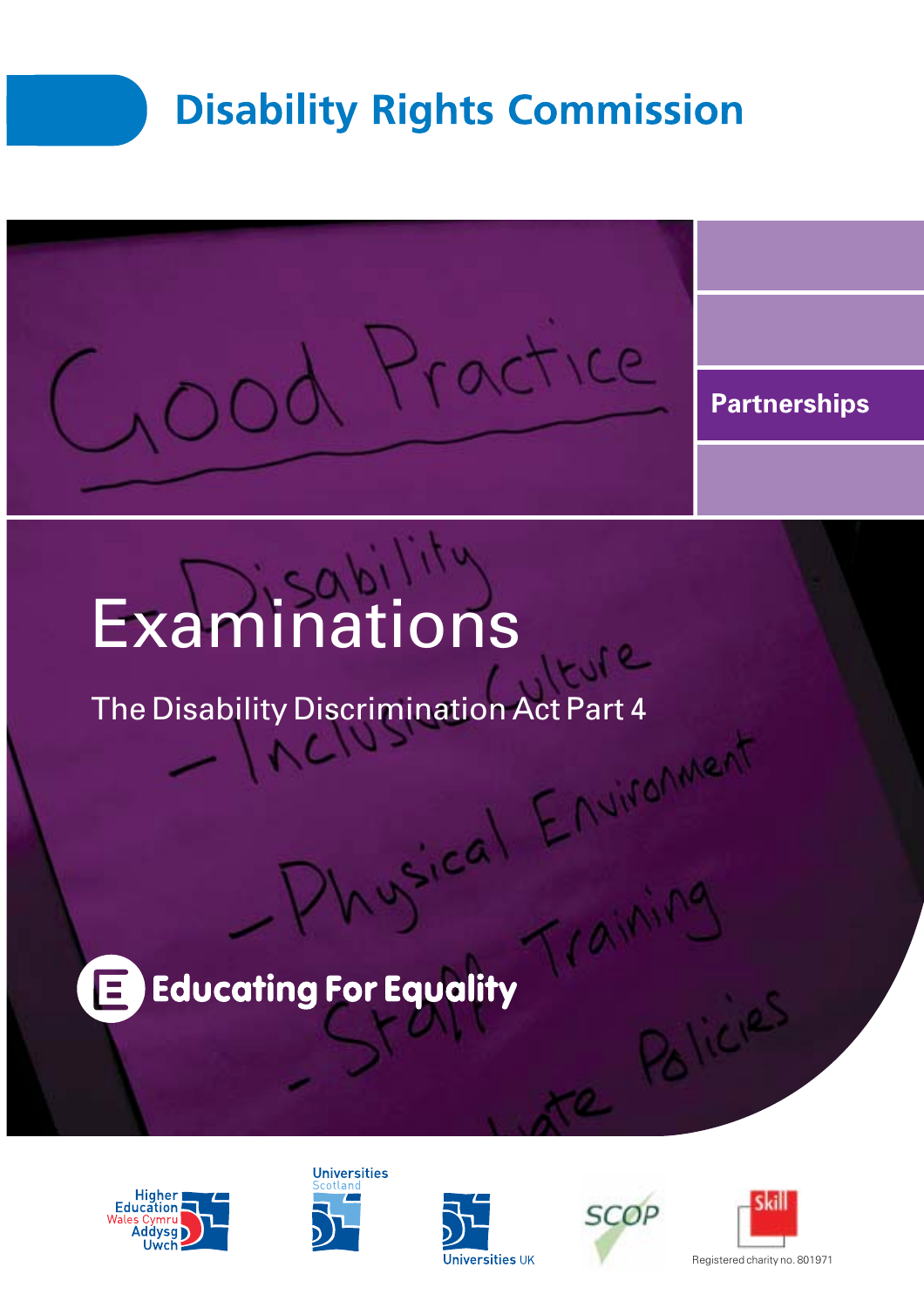# **The Disability Rights Commission**

The Disability Rights Commission (DRC) is an independent body, established by Act of Parliament to eliminate the discrimination faced by disabled people and promote equality of opportunity. When disabled people participate – as citizens, customers and employees – everyone benefits. So we have set ourselves the goal of "a society where all disabled people can participate fully as equal citizens".

We work with disabled people and their organisations, the business community, Government and public sector agencies to achieve practical solutions that are effective for employers, service providers and disabled people alike.

There are 8.5 million disabled people in Britain – one in seven of the population. This covers people with epilepsy, cancer, schizophrenia, Down's syndrome and many other types of impairment.

Under the Disability Discrimination Act 1995, many legal rights and obligations affecting disabled people's access to services and employment are already in force. Others become law in 2004.

Many people are still not aware that they have many new rights. And employers and service providers are often unsure how to implement "best practice" to make it easier for disabled people to use their services or gain employment.

The DRC has offices in England, Scotland and Wales. For further details of how we can help you, please contact our Helpline – contact details are featured on the back cover of this publication.

#### **The DRC wishes to thank the Scottish Higher Education Funding Council for its support in publishing this guide.**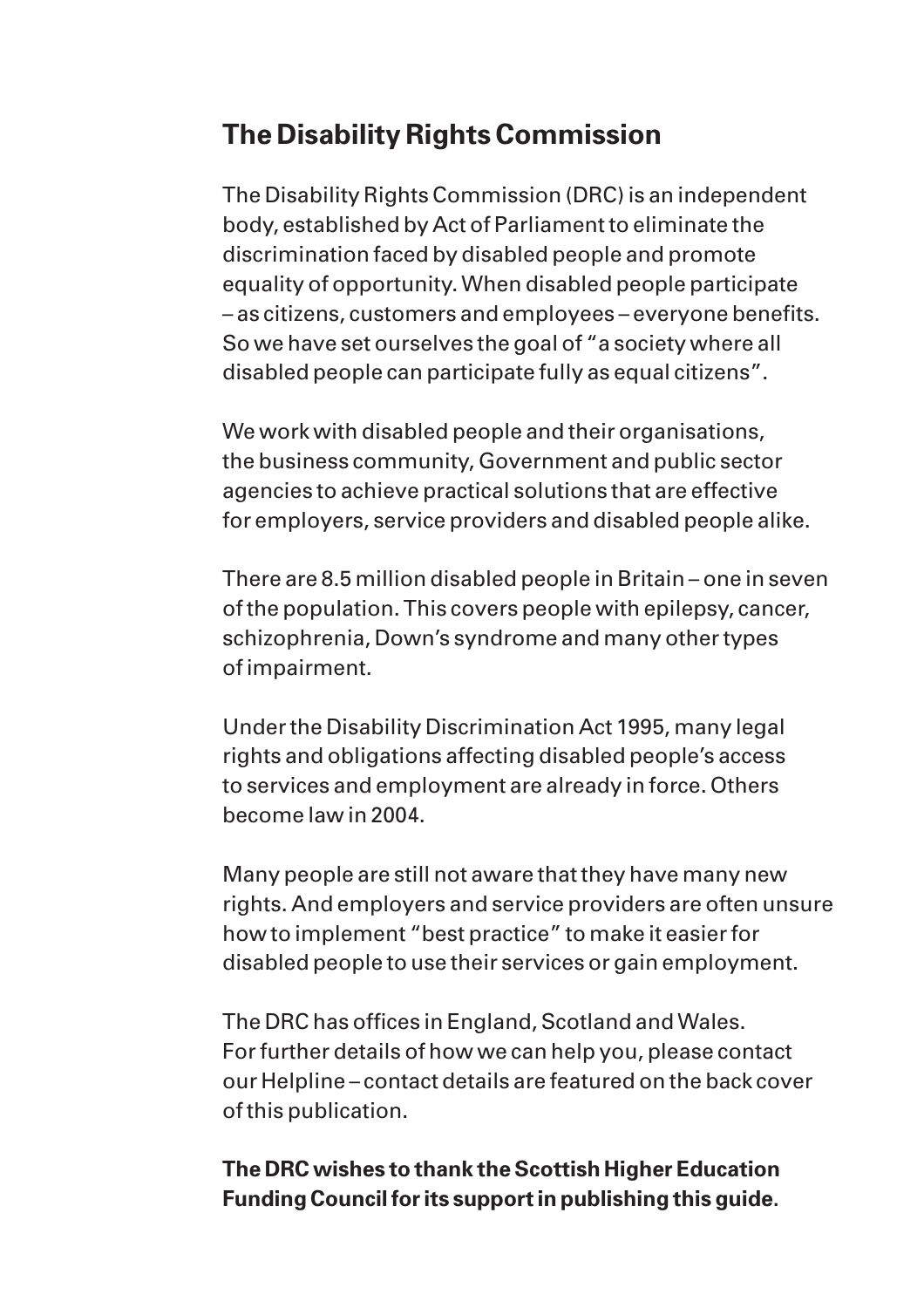# **Examinations and Assessment Good Practice Guide**

**The Disability Discrimination Act Part 4**

# **Introduction**

The DDA is extended to education from September 2002 following amendments introduced by the Special Educational Needs and Disability Act 2001. The legislation aims to ensure that disabled people have equal opportunities to benefit from, and contribute to, the learning and services available in higher education institutions.

The legislation protects disabled students in all aspects of their studies. This booklet provides a brief outline of the law, and offers some ideas on approaches to compliance in examinations and assessments.

A more detailed interpretation of the law can be found in the Code of Practice for Providers of Post-16 Education and Related Services available from the Disability Rights Commission (see page 15).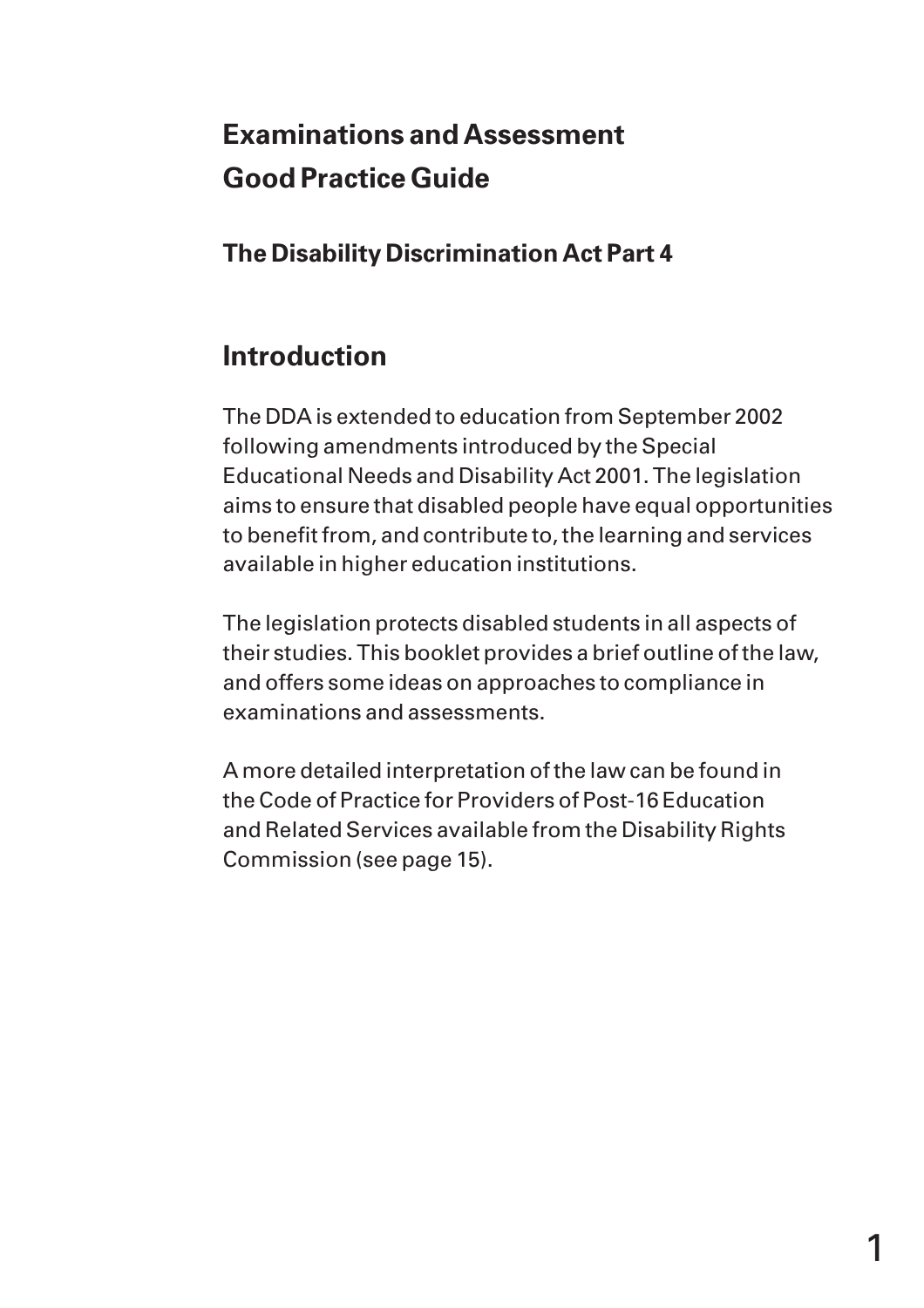# **A brief outline of higher education institutions' responsibilities**

The Disability Discrimination Act (DDA) refers to the Governing Body as the "responsible body". The responsible body is legally liable for the actions of the institution as a whole, and also for:

- the actions of individual employees of the institution in the course of their employment, whether they are full-time, part-time or temporary
- the actions of agents, including contractors, visiting speakers etc.

It may be possible to use a defence that all reasonably practicable steps were taken to prevent staff or agents discriminating.

Individuals may also be held responsible for aiding an unlawful act if they knowingly discriminate against a disabled student or applicant.

The Act makes it unlawful to discriminate against disabled applicants, potential applicants or students. The Act uses a wide definition of disabled person. It can include people with:

- physical or mobility impairments
- visual impairments
- hearing impairments
- dyslexia
- medical conditions, and
- mental health difficulties.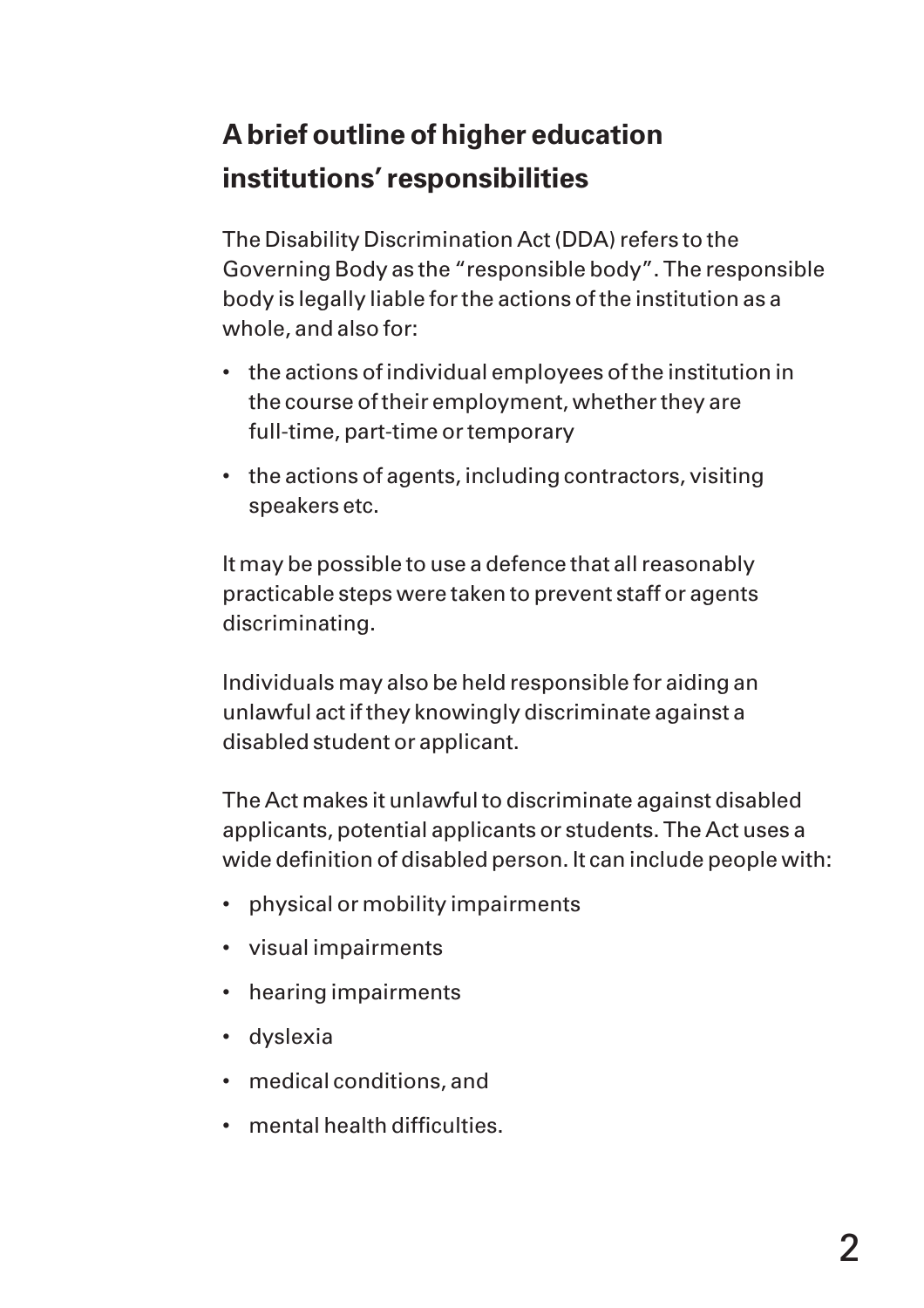Institutions are expected to take reasonable steps to find out if a person is disabled.

The meaning of student is also very wide. It includes:

- full and part-time students
- postgraduates and undergraduates
- home, EU and international students
- students on short courses and taster courses
- students taking evening classes and day schools
- distance and e-learning students
- students undertaking only part of a course or visiting from another institution.

Applicants and potential students include those attending open days or interviews, receiving a prospectus or those targeted by recruitment drives and outreach work.

Discrimination against disabled applicants or students can take place in either of two ways:

- by treating them "less favourably" than other people, or
- by failing to make a "reasonable adjustment" when they are placed at a "substantial disadvantage"' compared to other people for a reason relating to their disability.

The Act applies to all the activities and facilities institutions provide wholly or mainly for students, including, for example:

• all aspects of teaching and learning, including lectures, lab work, practicals, field trips, work placements etc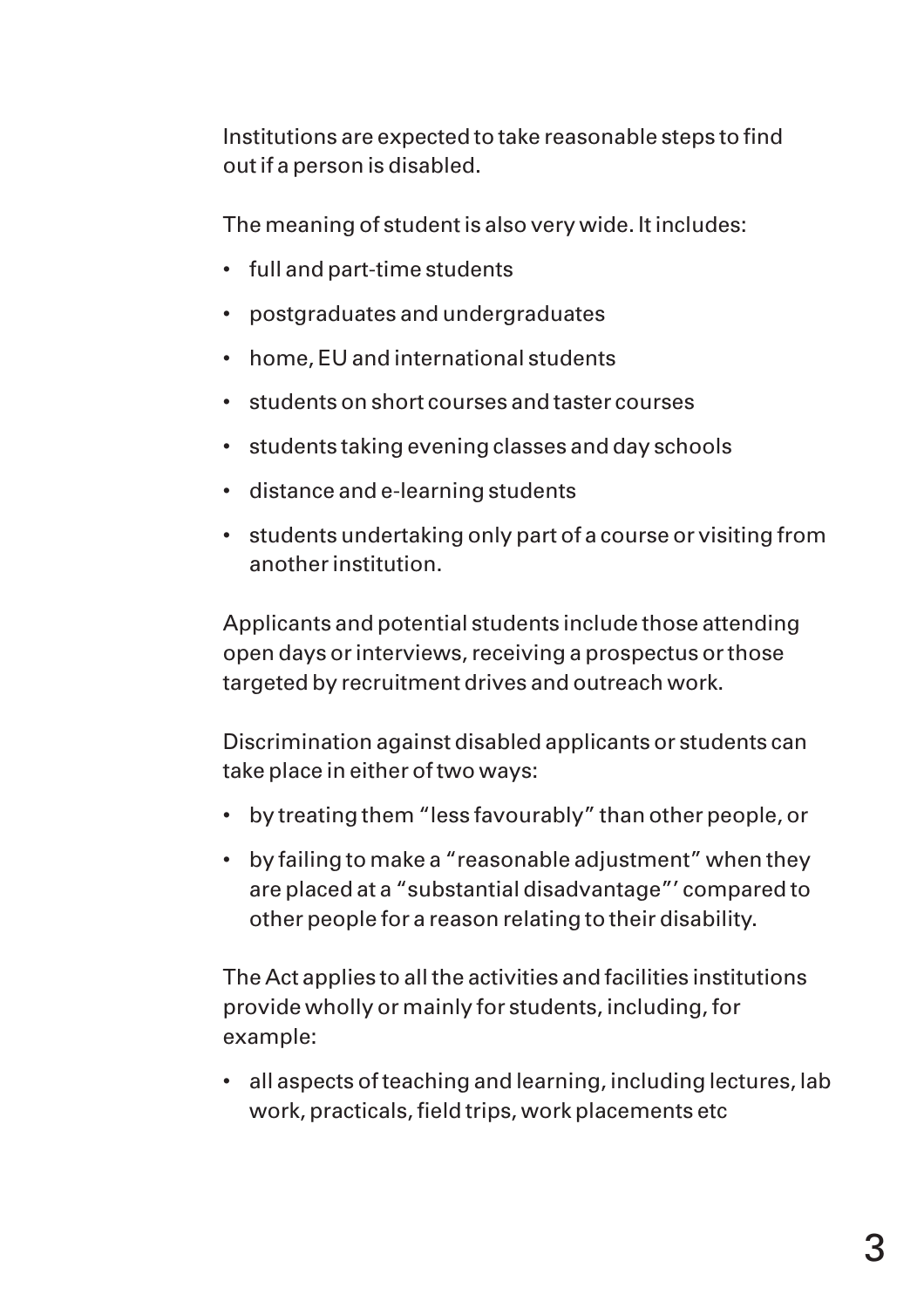- e-learning, distance learning
- examinations and assessments
- learning resources, including libraries, computer facilities etc
- aspects of the physical environment such as buildings, landscaping and equipment
- welfare, counselling and other support services
- catering, residential and leisure facilities
- careers services.

A reasonable adjustment might be any action that helps to alleviate a substantial disadvantage. It might involve:

- changing standard institutional procedures
- adapting the curriculum, electronic or other materials, or modifying the delivery of teaching
- providing additional services, such as a sign language interpreter or materials in Braille
- training staff to work with disabled people and to provide appropriate adjustments
- altering the physical environment.

Under the Act, there is a responsibility to make anticipatory adjustments. This means that institutions should consider what adjustments future disabled students or applicants may need, and make them in advance.

Institutions are only expected to do what is "reasonable". What is reasonable will depend on all the individual circumstances of the case, including the importance of the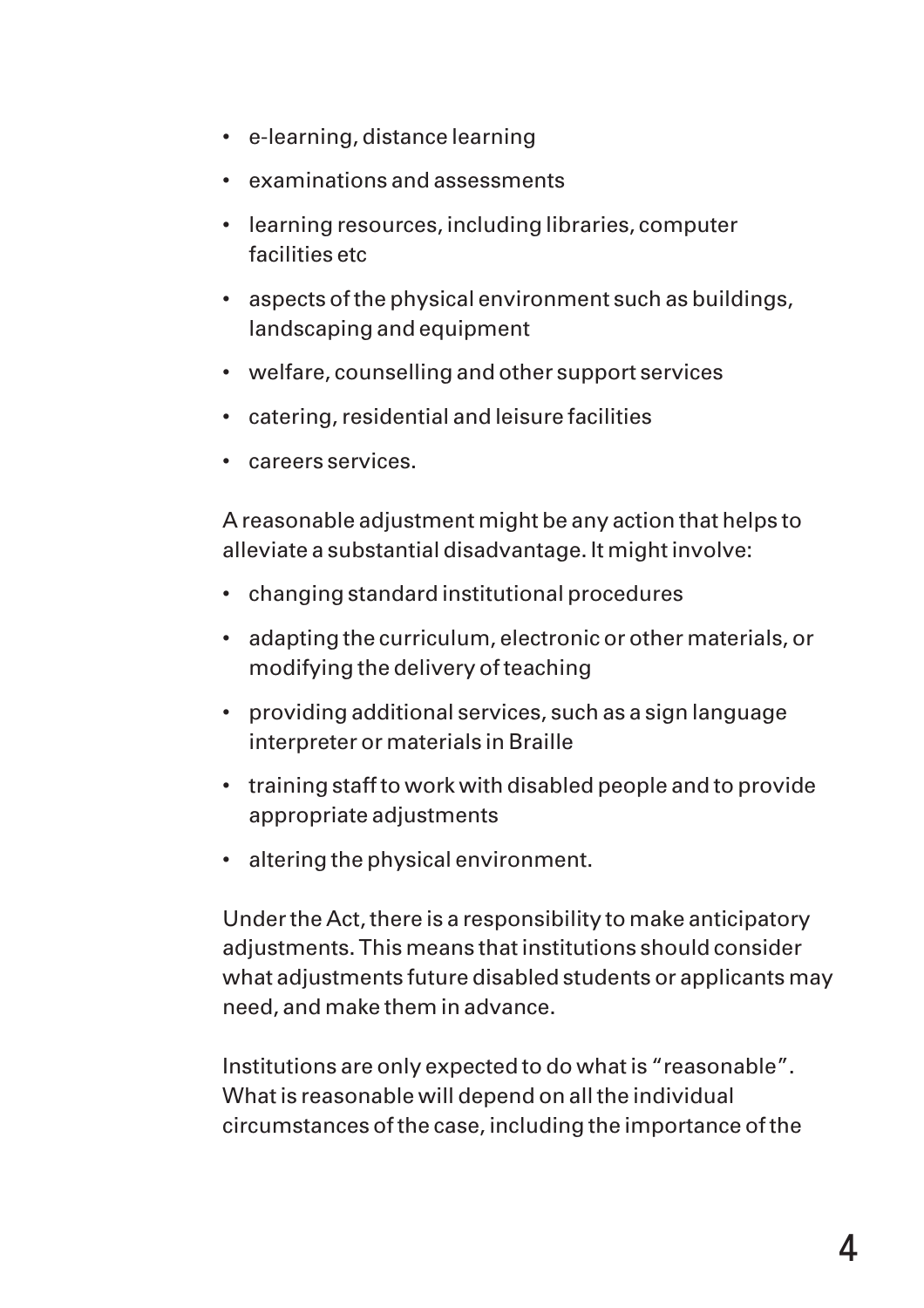service, the financial or other resources of the institution and the practicality of the adjustment. Other issues, such as the need to maintain academic standards, health and safety and the relevant interests of other people including other students are also important.

Most of the Act is implemented from September 2002. There are two exceptions. Adjustments requiring the provision of "auxiliary aids and services" (such as interpreters, lip-readers, note takers etc) are not required until September 2003. Adjustments requiring alterations to physical features are not required until September 2005.

The Disability Rights Commission is offering a conciliation service for students and institutions to reconcile any differences informally. If both parties do not agree to conciliation, or if conciliation fails, a student or applicant can take a case to a county court (in England or Wales) or a sheriff court (in Scotland).

# **Strategies for compliance**

#### **Maintaining academic standards**

The purpose of an assessment, whether it is formative or summative, is to determine a student's academic achievement and skills. To do this, examinations and assessments must be rigorous regarding standards so that all students are genuinely tested against an academic benchmark. But, similarly, if they are to fulfil their purpose, they must also be flexible regarding the mode of measurement so that each student has an equal opportunity to demonstrate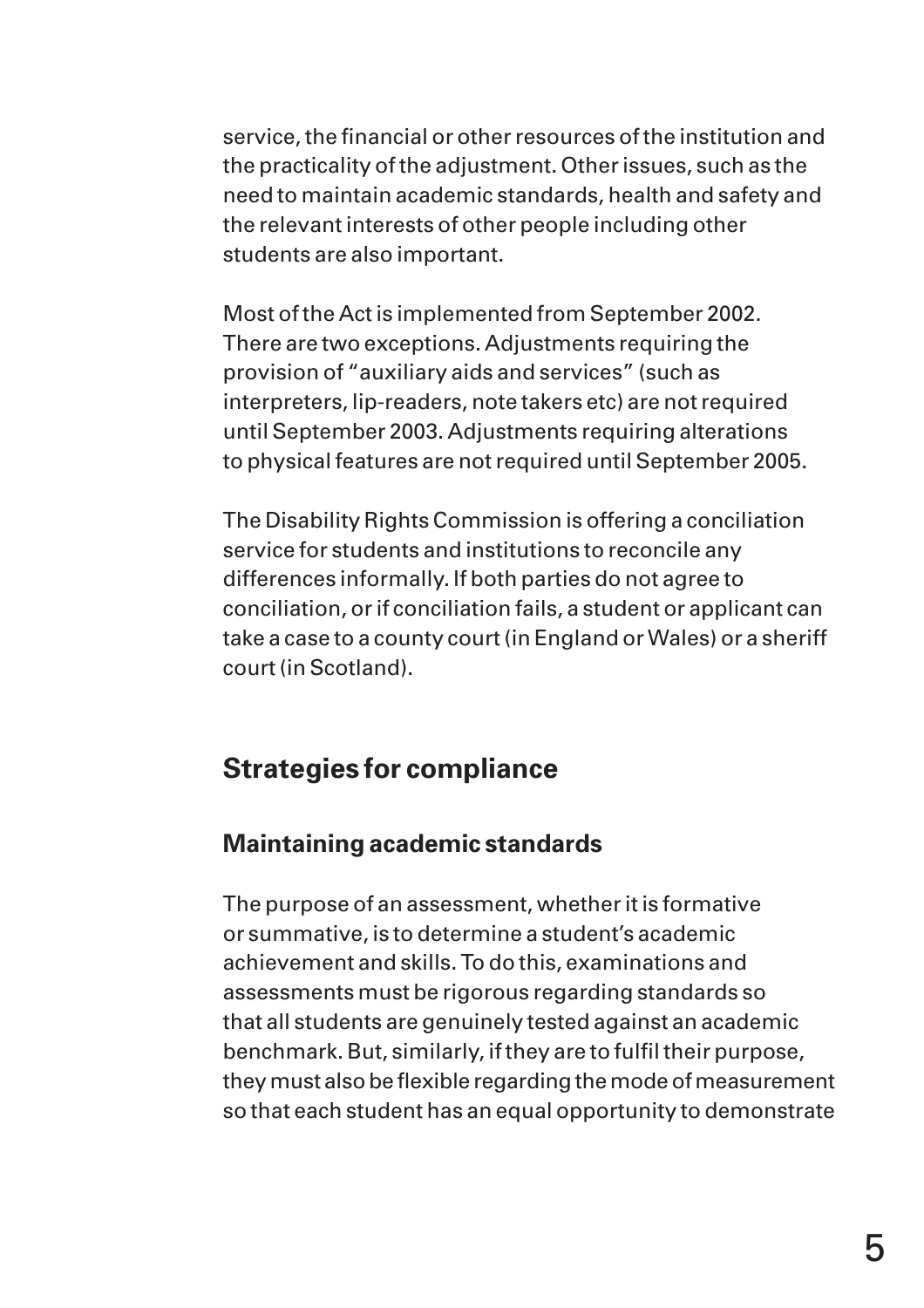their achievement. In some cases this may mean changing the existing examinations or assessment practices within an institution. In all cases it will mean being clear about precisely what is being assessed so that modifications may be made without compromising academic standards.

The aim, wherever possible, is to change the delivery or mode of assessment, not to change the way the assessment is marked. Differential marking may be appropriate in some cases, but only if it was not possible to put reasonable adjustments in place for the examination or assessment itself.

Each student's needs will be different. For one dyslexic student it may be appropriate to set additional course work in place of an examination. For another there may be no problem sitting the examination so long as additional time to read the question and check answers is provided. For a third, spelling and fluency may be improved when using a keyboard and so using a word processor in the examination may be the right adjustment. If equal opportunities and academic rigour are to be in balance, adjustments need to be determined and administered on an individual basis.

#### **Establishing a system**

Degree/formal examinations are likely to be administered centrally and usually benefit from a clear policy about adjustments for disabled students. Other examinations and assessments may be administered by departments or tutors.

- Is there a policy which makes clear that adjustments can be made to examinations and assessments?
- Are examination and assessment methods considered for accessibility at the course planning and review stages?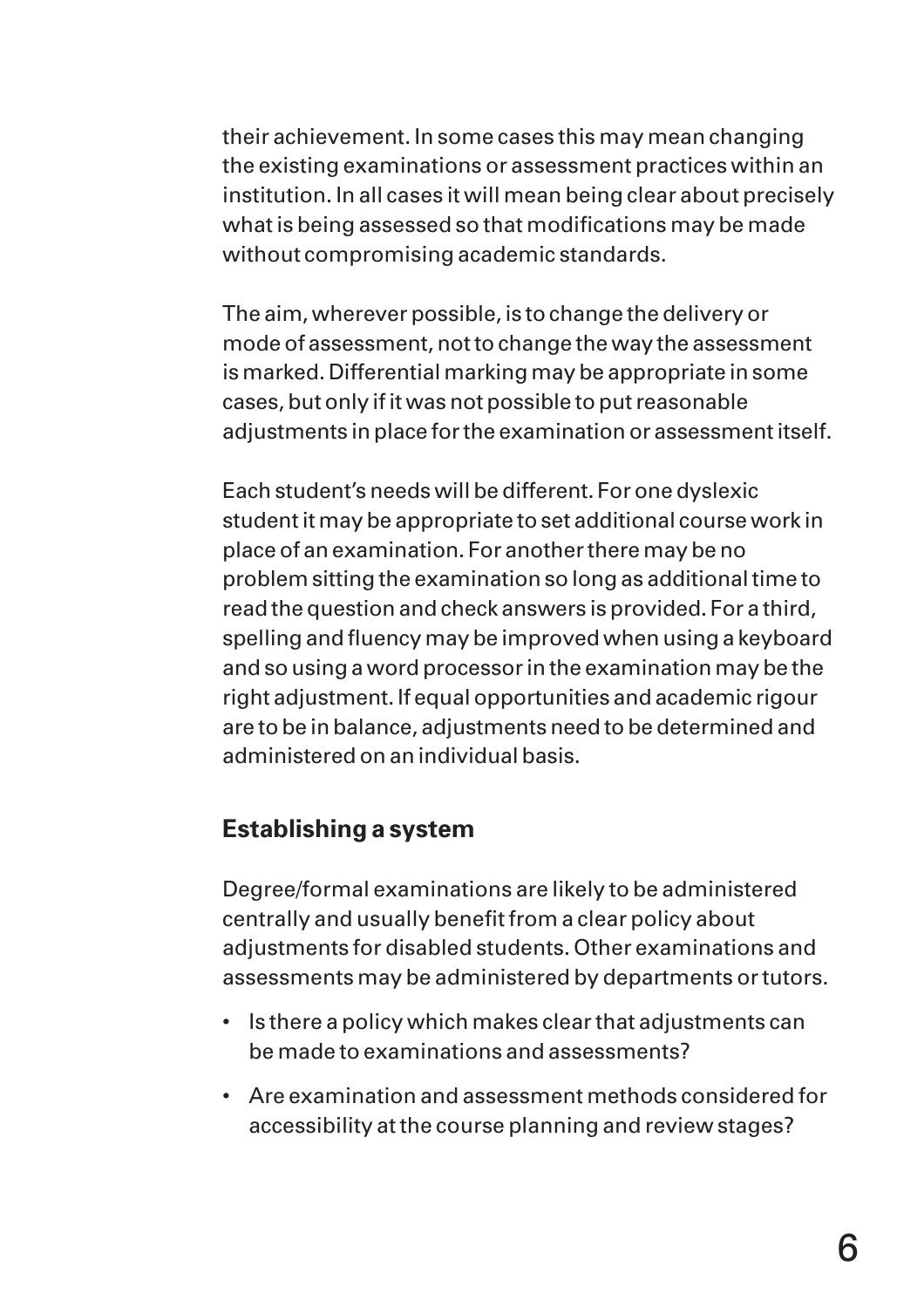- Are students aware that adjustments can be made for examinations and assessments? Are they invited to disclose that they have a disability when registering for exams even if they have not declared a disability previously?
- Is the policy sufficiently flexible to respond to the needs of all disabled students not just those who need "standard" adjustments?
- Are students involved in decisions about the adjustments they receive to ensure that they are fully appropriate to their needs? Are academic staff also involved to ensure that academic rigour is maintained?
- Does the policy apply to class examinations and assessments administered by departments or tutors?
- Are disability-related needs verified to prevent non-disabled students abusing the system?

### **Adjustments to examinations**

Many students may be "substantially disadvantaged" in a written examination because of the stamina required to continue writing or concentrating for a sustained period of time. In some cases it may be the examination paper itself that presents a barrier, because the language in which it is written may be easy to misinterpret by a student whose first language is Sign Language or who has dyslexia. The following list, while not exhaustive, provides some examples:

• checking that the wording of the paper is as clear and straightforward as possible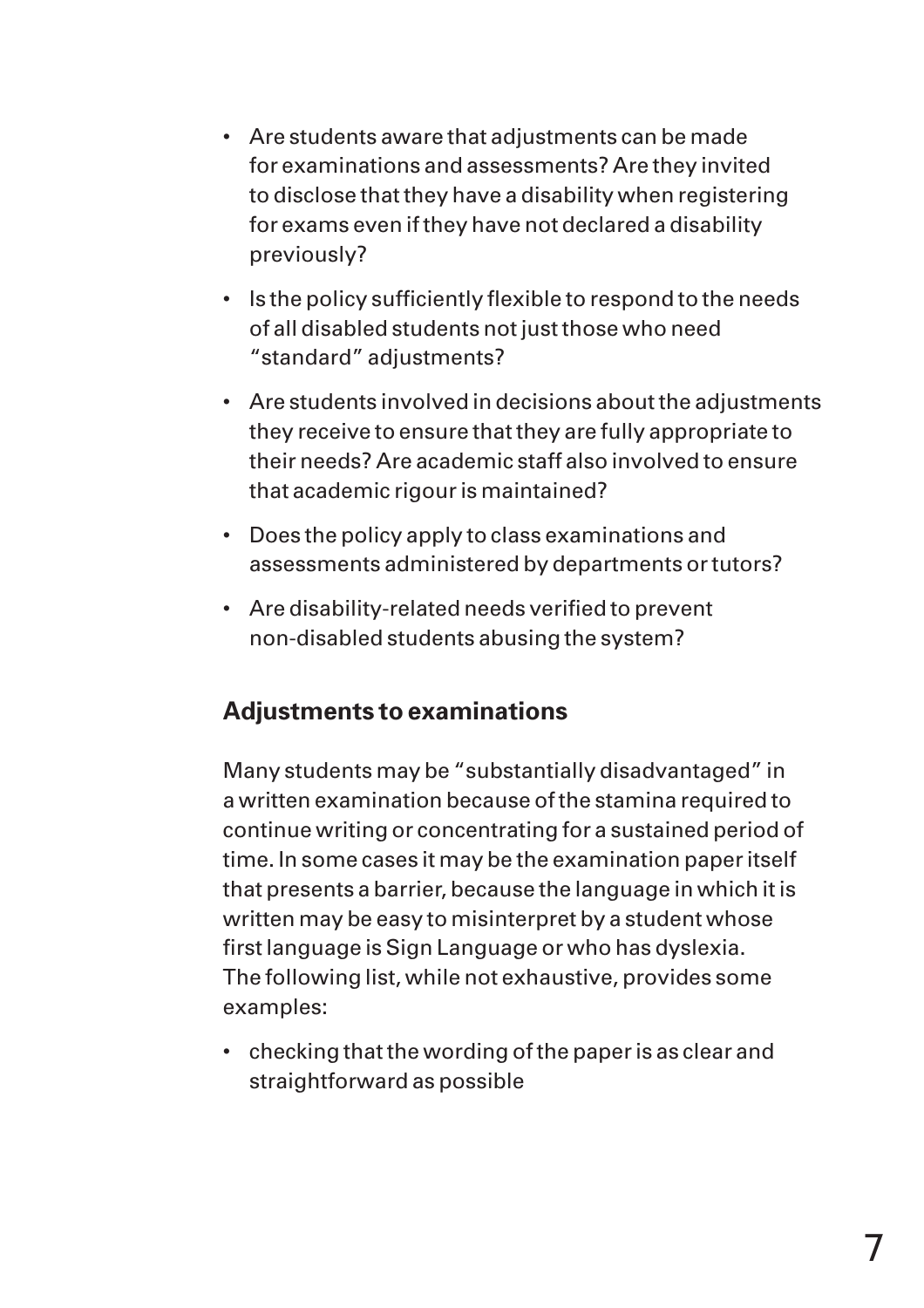- providing a reader or interpreter to read out or interpret questions
- providing the paper in large print, Braille or other formats
- allowing extra time for students who are deaf or dyslexic so that they can spend more time ensuring they understand the question, or checking their answers for spelling and grammar
- allowing time for rest breaks for example to students who experience fatigue or who have back problems and need to stretch
- providing an amanuensis (scribe). Students may need some time to practice with an amanuensis before the exam. Amanuenses may need to have some familiarity with the subject matter
- allowing a student to submit scripts on computer. This will also entail making sure that the computer is "clean" and that technicians are on hand to deal with problems
- ensuring that those with extra time or other arrangements sit their exam in a separate room (with a separate invigilator) to prevent them disturbing, or being disturbed by, others
- adjusting the examination timetable and keeping the student in "isolation" to allow a student who experiences fatigue to take appropriate rest between examinations.

### **Viva, orals and presentations**

Vivas and presentations may be easier than written examinations for some disabled students, but much harder for others. It may be helpful to bear in mind the following: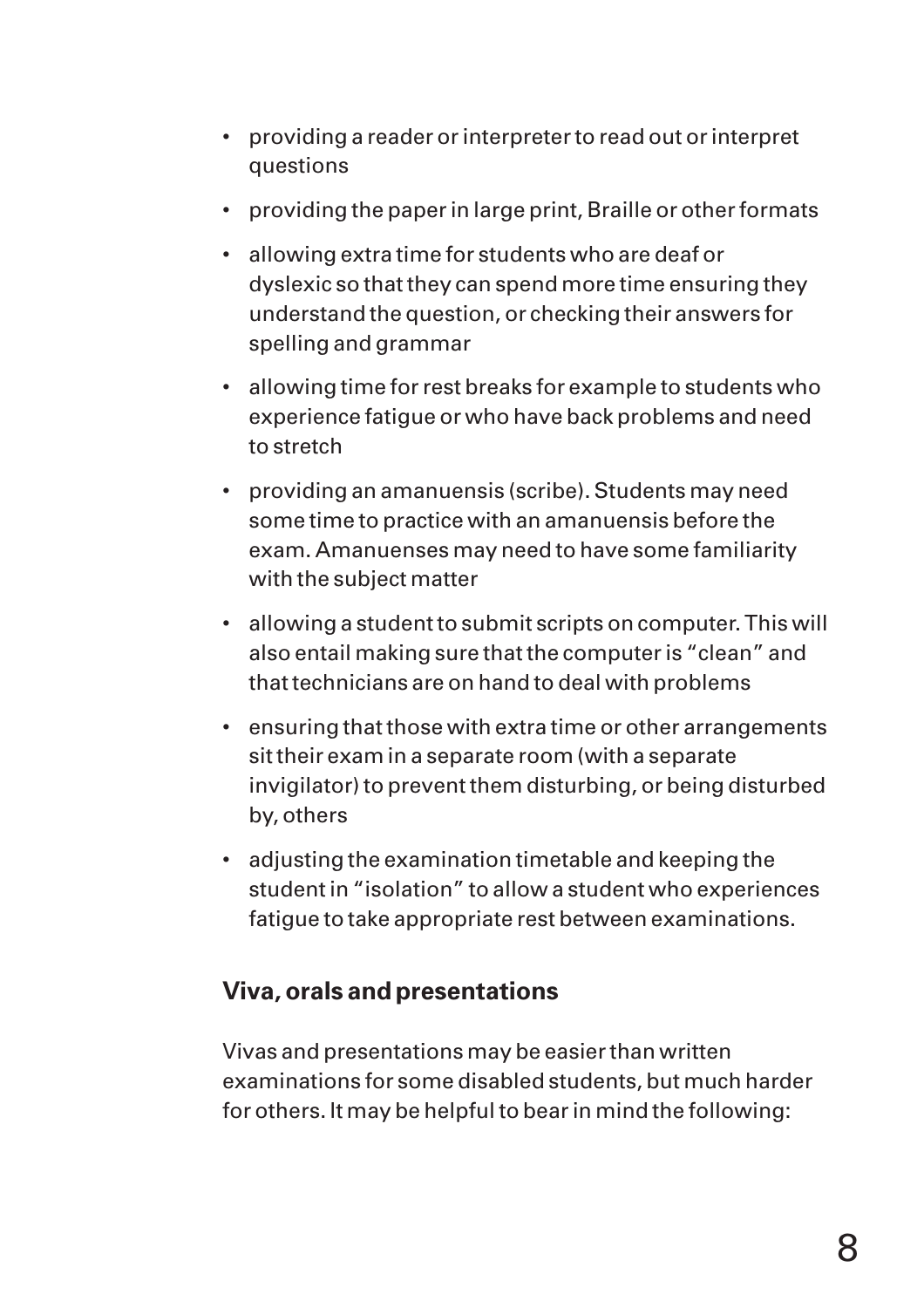- students who find standard means of communication difficult, or who use sign language need to be able to make presentations in alternative ways, or be given additional time to communicate
- sign language interpreters or other support workers need to have high level skills if they are not to disadvantage the student.

A student with dyslexia was given additional time in a viva so that he could locate and re-read the relevant section of his dissertation before each question was asked.

# **Group work**

In group work it is important that both the disabled student and the other students in the group can contribute equally to the project and have the opportunity to show their abilities.

- Do other students receive training in disability equality so that for example, they can appropriately involve a disabled person in the group, or know how to communicate with a deaf person?
- Do tutors talk through with groups any practical difficulties that might arise because of an individual's disability, and make sure any appropriate adjustments can be made?
- Where groups discussions are assessed, are adjustments made to ensure full contributions from students with communication difficulties?

# **Practicals and performances**

In a practical subject disabled people need to show their practical skills like other students. However, it may still be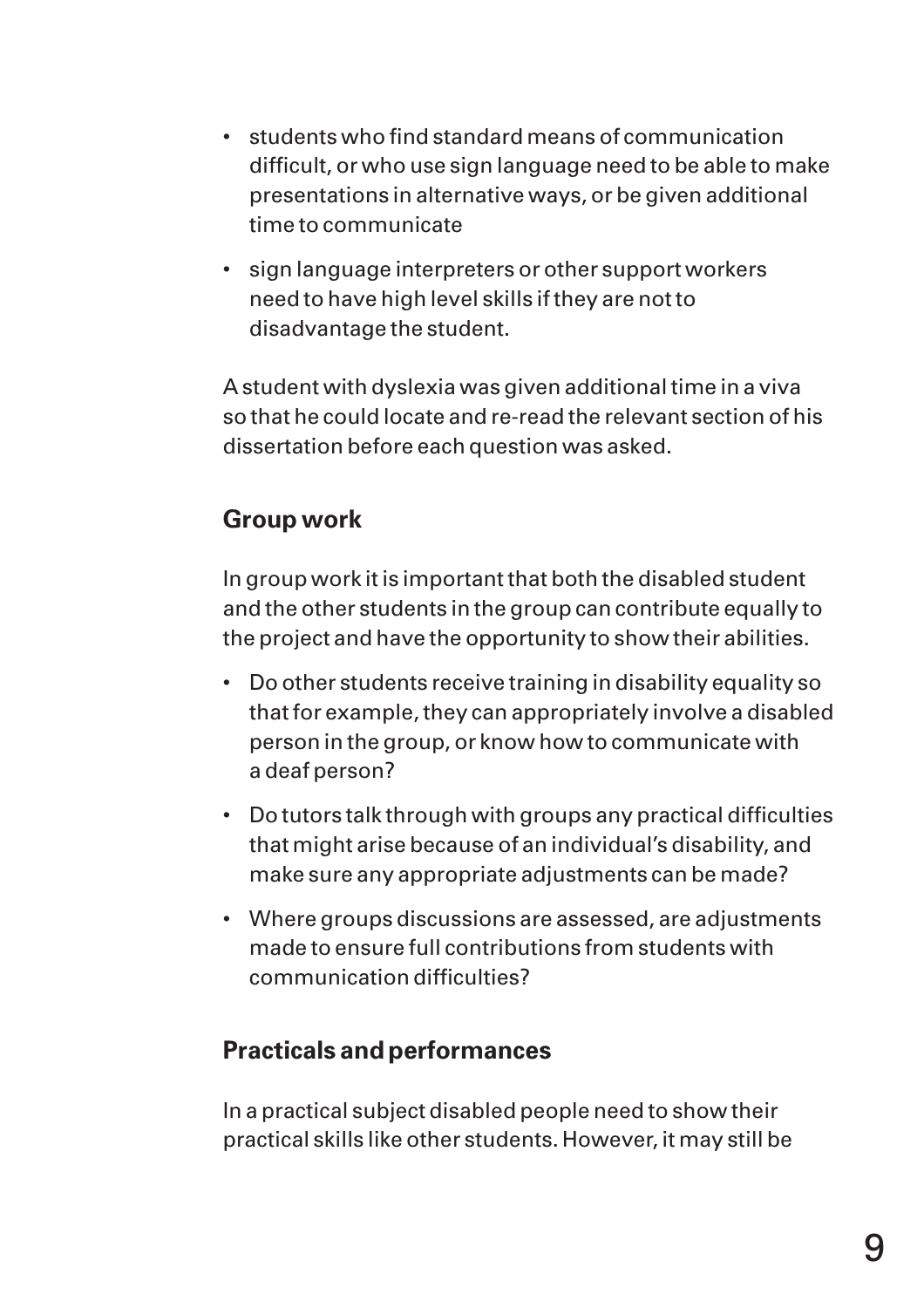necessary to make adjustments to allow disabled students to demonstrate their abilities.

- Some students may need assistants to act as extra hands. For example a student with manual dexterity problems might use an assistant to measure chemicals or operate machinery
- Some students may need extra time. For example, someone with a mobility difficulty may need extra time to move between patients when taking patient histories for a medical exam.

#### **Computer assisted assessment**

Technology can unlock doors but also create new barriers for disabled people. Good practice guidelines are available from the World Wide Web Consortium (W3C) and also from TechDis (see page 15).

- Are workstations with enabling technologies available? Is the assessment accessible to those using such technologies (for example, screen reading software) or those who cannot use a mouse?
- Is the layout and structure of the assessment suitable for students with dyslexia or with partial sight?
- Do any sound clips have text alternatives or sub-titles?
- Does the software allow students to have extra time or to take rest breaks during the assessment?
- Do tutors monitor automated marking to ensure, for example, it does not pick up misspellings as wrong answers?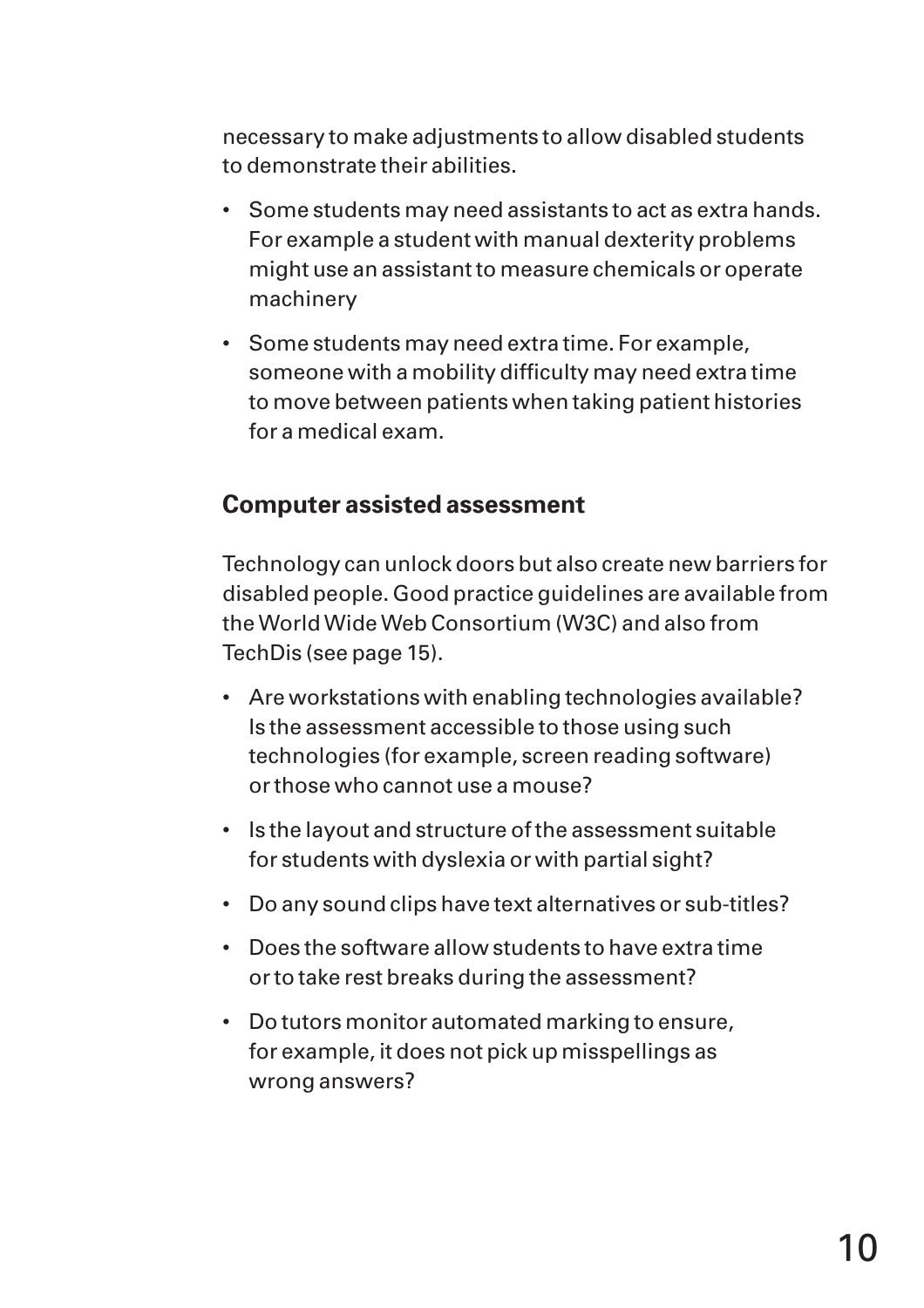# **Dissertations and course work**

Some students may experience difficulty in producing regular course work or longer pieces of work. Discussion between the tutor and student will help in most cases to ensure that both the integrity of the assessment and the needs of the student can be accommodated. In some cases the following may be reasonable adjustments:

- provision of study skills support covering essay writing or dissertation skills
- flexible deadlines for coursework
- comments on course work in alternative formats
- support in researching booklists for those unable to "browse" in the library.

A blind student was given reduced reading lists for her course work assignments to take into account the complexity of getting books read onto tape.

A Deaf student presented her essay in British Sign Language (BSL) and this was translated into English by an interpreter.

# **Work-based assessment**

In many cases, once adjustments have been made to working conditions or methods no adjustments will be needed to the assessment. In other cases some adaptations will be required.

• Have assessors in the workplace been trained in how to assess disabled people?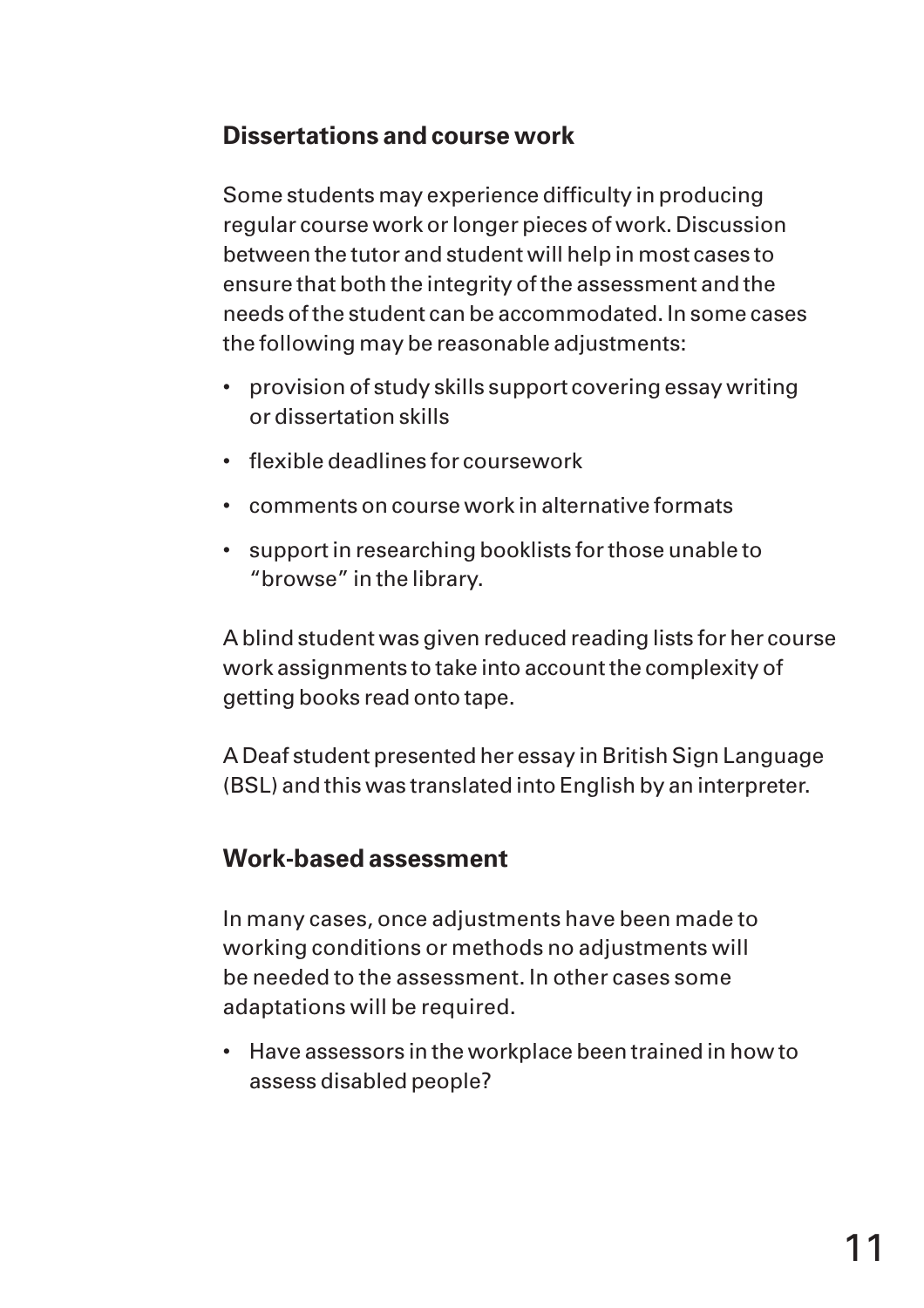• Are assessment criteria adjusted to take into account any adaptations that have been made to the placement?

## **Alternatives types of assessment**

It may be possible to make adjustments to enable disabled people to undertake the same assessment methods as other students. In some cases it may be appropriate to offer alternative assessment methods to prevent a student being "substantially disadvantaged" and to ensure academic rigour is maintained.

- A student with dyslexia or whose first language is sign language might be able to make a presentation instead of producing a written project
- Similarly students who have difficulty with writing might be able to take a viva instead of sitting written examinations
- A student who experienced high levels of stress or fatigue at examination time might be able to produce additional course work rather than take a final exam.

# **Support workers**

In many cases disabled people will need human support to undertake examinations and assessments. The involvement of another person in the assessment does not devalue the qualification as long as sensible precautions are in place.

- All examinations should be invigilated, including those where a student has a support worker or amanuensis with them
- Amanuenses and other support workers usually need to have some knowledge of the subject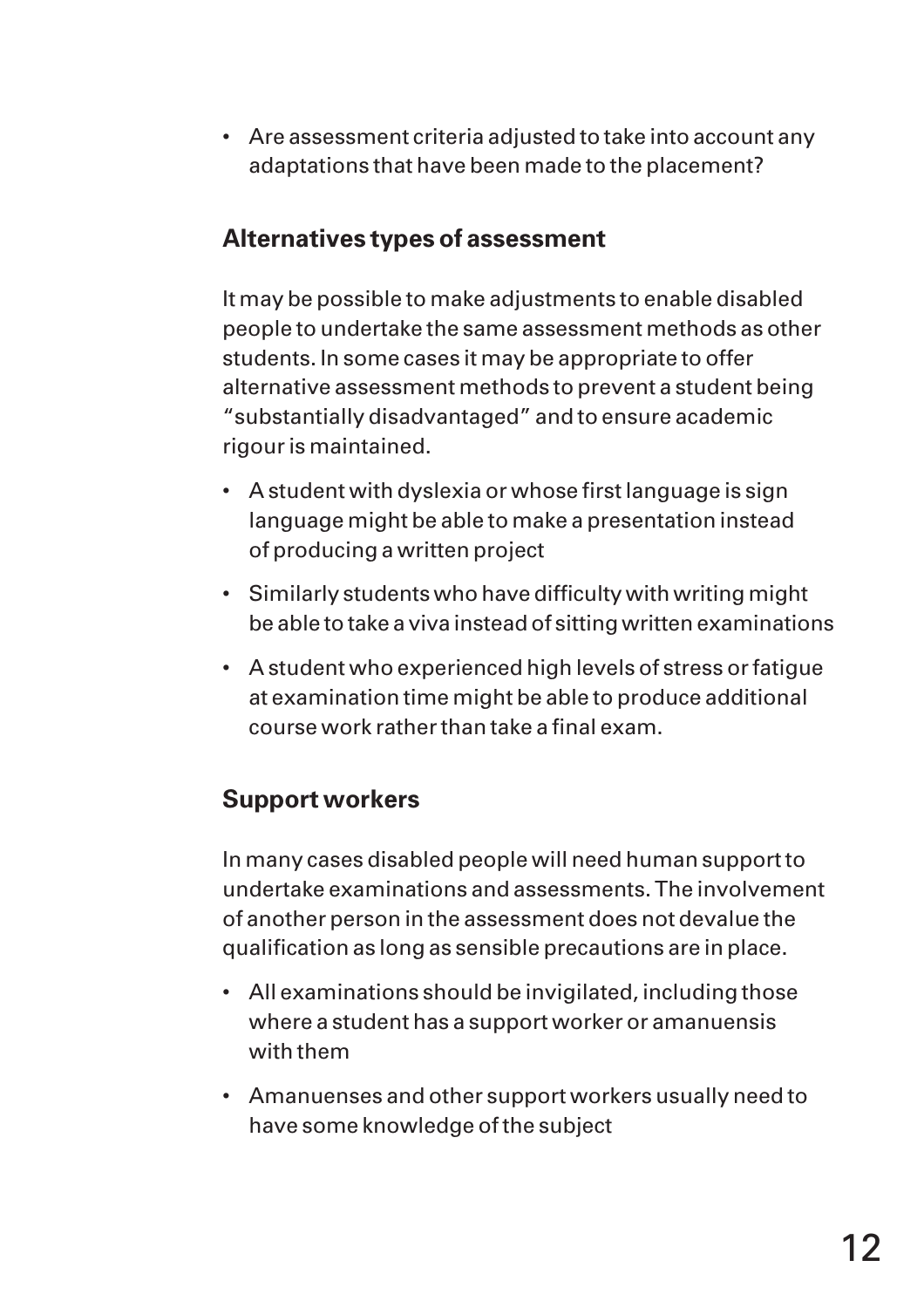- Support workers need to have appropriate practical skills or qualifications for the task. For example, in a viva, a sign language interpreter's skills need to be sufficient to reflect the breadth of knowledge and ability of the student
- Support workers need to understand the limitations of their role. For example, those acting as "hands" in practical sessions should act only under instruction
- Students' friends or immediate tutors should not usually act as support workers in examinations or assessments
- Academic or examinations departments need to be resourced to pay for extra invigilators, amanuenses and other support workers.

One institution has recruited a team of people living locally to work as additional invigilators during examination periods.

# **Marking modifications**

Wherever possible adjustments should be made during the assessment rather than during marking. However, in some case, adjustments to marking may be required.

- It may be appropriate for markers of dyslexic and deaf students' work to discount spelling and grammar errors
- Where a student's condition has become worse during an exam or assessment, it may be appropriate to take this into account during marking.

Some institutions issue guidelines on marking the work of dyslexic and deaf students. Students with dyslexia are issued with stickers to put on their exams or course work so that markers know to apply the guidelines.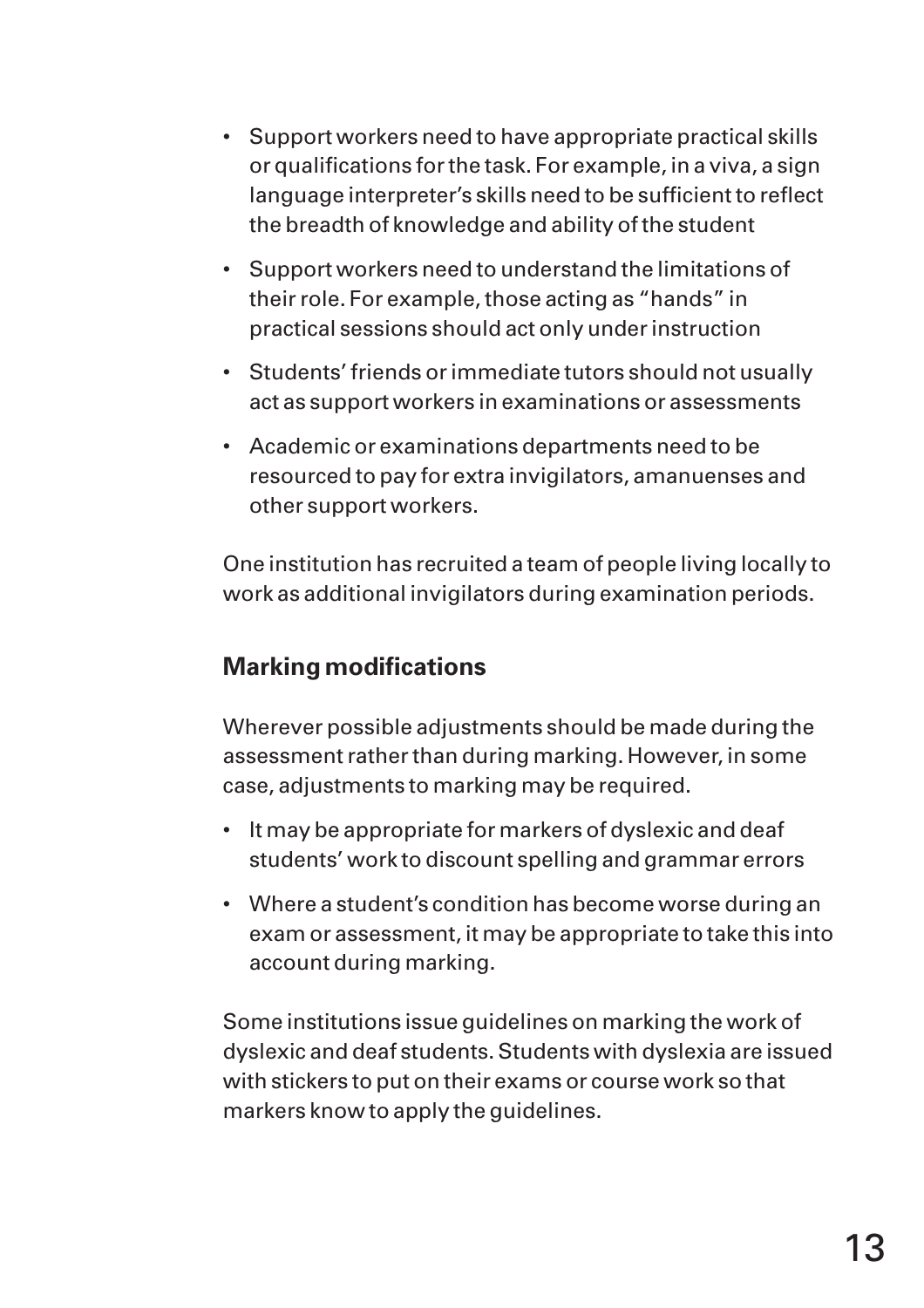# **Keeping adjustments under review**

It is almost impossible to set up support at the beginning of a student's academic career which will hold good right to the end of a course. Lecturers and students may need to experiment with different adjustments to see what works best. Different adjustments may be appropriate for different types of assessment, and a student's needs may change over time.

- Are students asked to give feedback on adjustments to assessments?
- Are adjustments for individual students routinely and regularly reviewed?
- Are statistics kept on the examination and assessment results of disabled students, and are these compared with those of non-disabled students so that any difficulties can be identified?

# **Other resources and advice**

For more information on good practice for disabled students in examinations and assessments see:

#### **LTSN Generic Centre Assessment Series No 8: A Briefing on Assessing Disabled Students**

Available at: www.ltsn.ac.uk/genericcentre/projects/assessment

#### **Teachability: Creating an accessible curriculum for students with disabilities**

Available at: www.teachability.strath.ac.uk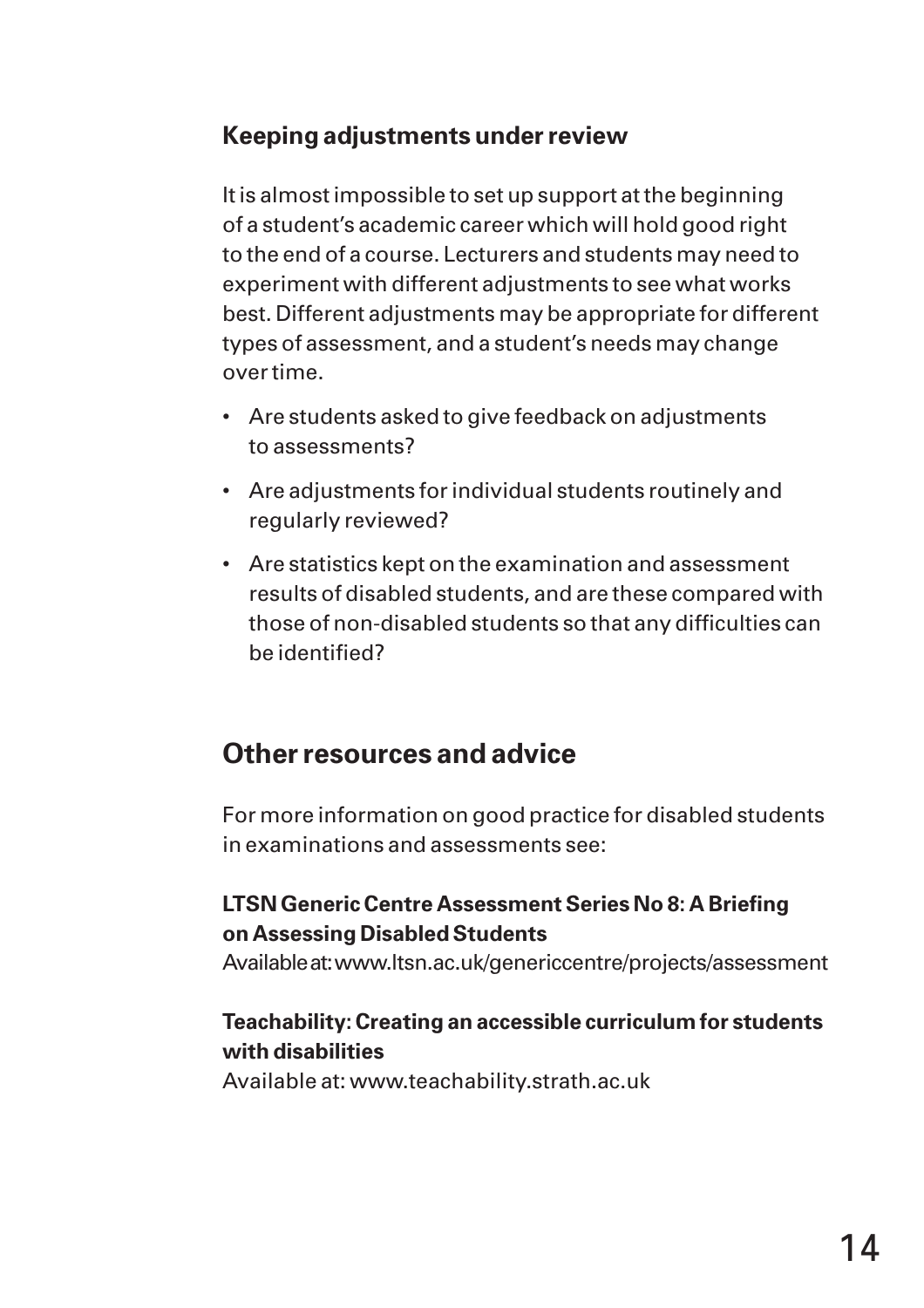#### **Demos Project**

For a module on assessment and other materials related to disabled people: www.demos.ac.uk

#### **Code of Practice for the Assurance of Academic Quality and Standards in Higher Education. Section 3: Students with Disabilities**

Available from the Quality Assurance Agency for Higher Education: www.qaa.ac.uk

#### **Dyslexia in Higher Education: policy, provision and practice**

Report of the National Working Party on Dyslexia in Higher Education University of Hull, 1999

The Coordinator's Handbook **Skill** (see page 16), **1997**

#### **Accessible Curricula**

Available at: www.techdis.ac.uk

For information on making electronic material accessible see: **TechDis** website: www.techdis.ac.uk

For information on legal responsibilities towards disabled students and applicants under the DDA see: **Code of Practice for Providers of Post-16 Education and Related Services,** available from the Disability Rights Commission Helpline, contact:

#### **The Disability Rights Commission Helpline**

 $\boxtimes$  DRC Helpline Freepost MID 02164 Stratford upon Avon CV37 9BR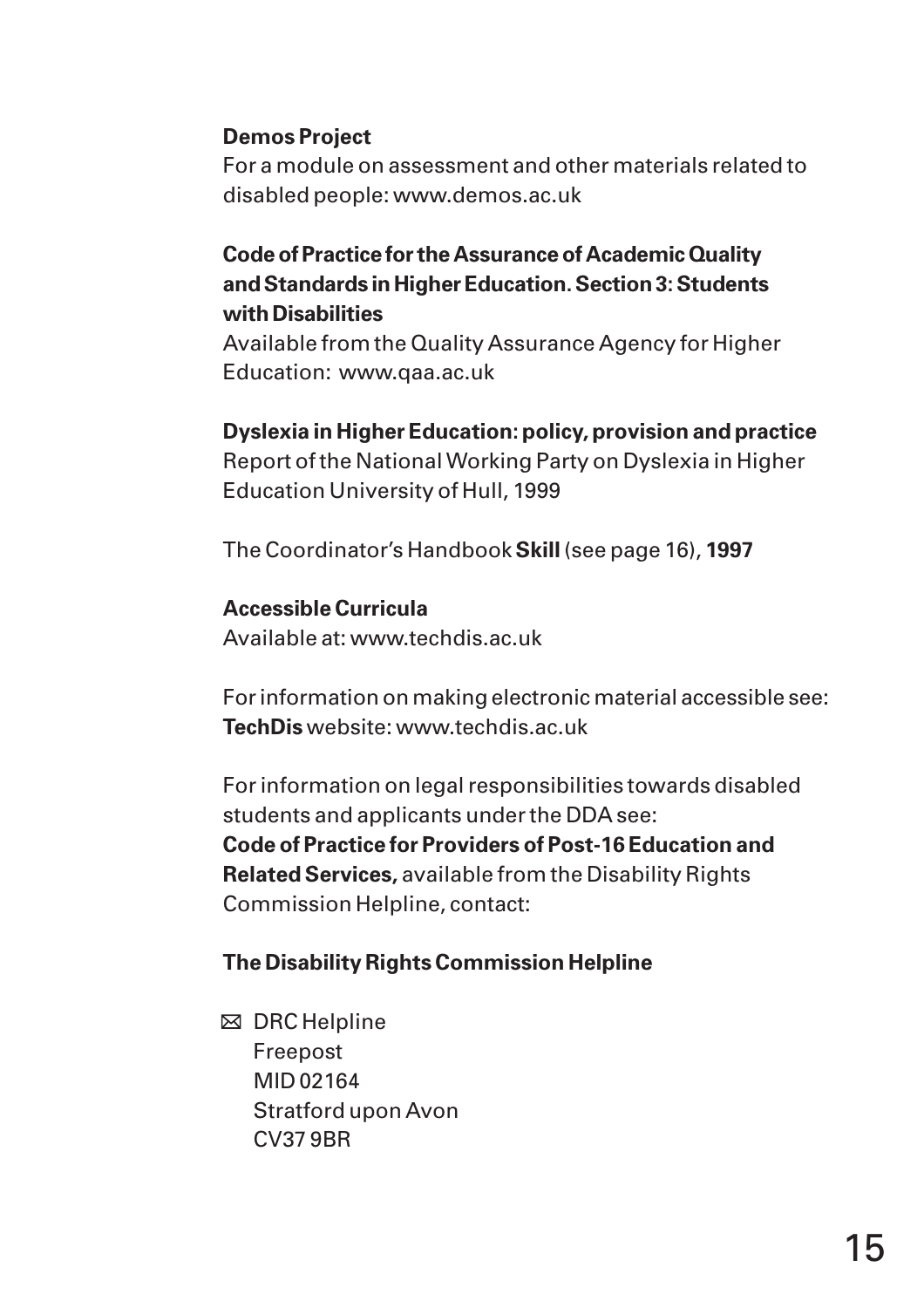| <sup>2</sup> Telephone | 08457 622 633      |
|------------------------|--------------------|
| <b>Textphone</b>       | 08457 622 644      |
| Fax                    | 08457778878        |
| <b>Email</b>           | enquiry@drc-gb.org |
| <b>Website</b>         | www.drc-gb.org     |

For general information about good practice for disabled students, contact:

#### **Skill: National Bureau for Students with Disabilities**

**E** Information Service Chapter House 18-20 Crucifix Lane London SE1 3JW

| <sup>2</sup> 3 Telephone | 08003285050       |
|--------------------------|-------------------|
| <b>Textphone</b>         | 0800 068 2422     |
| <b>Email</b>             | info@skill.org.uk |
| <b>Website</b>           | www.skill.org.uk  |